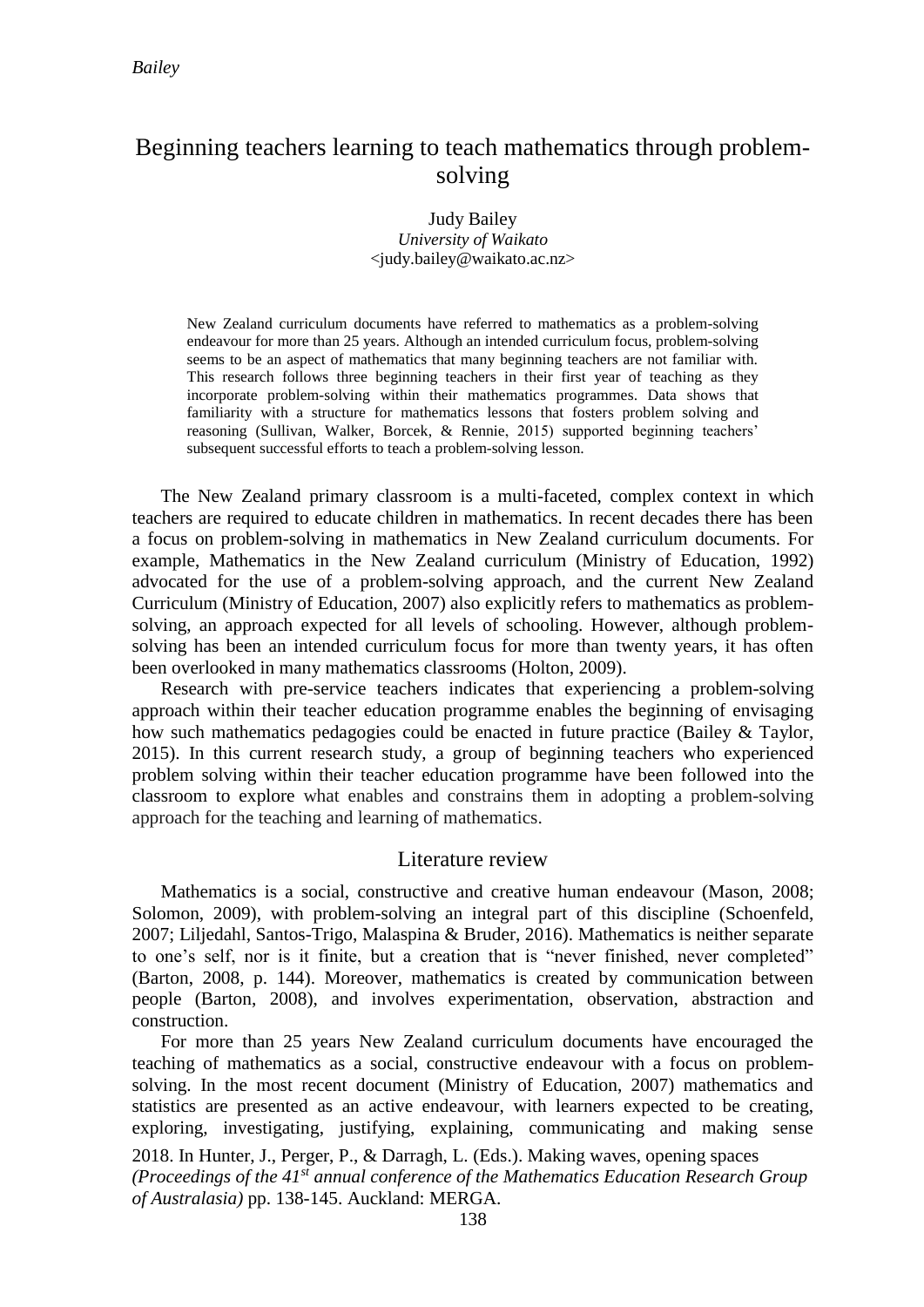(Ministry of Education, 2007). The lists of mathematics achievement objectives also highlight problem-solving, prefacing the objectives for every year of schooling (year 0-13) with the statement, "In a range of meaningful contexts*,* students will be engaged in thinking mathematically and statistically. They will *solve problems* (emphasis mine) and model situations. ..." (Ministry of Education, 2007).

Mathematical problem-solving is a term that is interpreted in different ways, by teachers and texts alike. In this research mathematical problem-solving refers to "the solution of problems, the method of which is not immediately obvious to the potential solver" (Holton, Anderson, & Thomas, 1997, p. 3). It differs considerably from traditional "triple-x" mathematics lessons of teacher explanation followed by examples and exercises (Foster, 2013). In a problem-solving approach, students develop a conceptual mathematical understanding in the process of creating their own strategies to solve problems. In such a classroom mathematics is regarded as creative, imaginative and includes an emphasis on the communication of emerging ideas and concepts (Boaler, 2016; Ministry of Education, 1992, 2007) rather than being a solitary experience with the teacher being the dispenser of mathematical knowledge.

Despite problem solving being at the heart of mathematics and a problem-solving emphasis in curriculum documents this vision of mathematics, and mathematics teaching and learning has not been consistently adopted (Holton, 2009). For many beginning teachers their previous experiences of learning mathematics are more likely to be aligned with lessons such as those described as "triple-x" (Foster, 2013) lessons. As pre-service teachers however, they may begin to encounter a different conception of mathematics with a likely focus on core practices of ambitious teaching. Problem solving is central to ambitious teaching and refers to supporting all learners to develop conceptual understanding, procedural fluency, strategic competence and adaptive reasoning to solve authentic problems (Lampert & Graziani, 2009; Lampert, Beasley, Ghousseini, Kazemi, & Franke, 2010). Research has shown that *experiencing* problem solving firstly situated as a learner is an important first step towards pre-service teachers learning about mathematics as a problem-solving endeavour (Bailey & Taylor, 2015). Cavanagh and McMaster (2017) suggest such experiences need to be further supported by having opportunities to observe experienced teachers teaching problem solving lessons, followed by engaging in coteaching a problem-solving lesson.

In the late 1990s a research project specifically investigating teachers' learning about teaching mathematics by problem-solving concluded that with more widespread use of problem-solving there will be challenges for teachers and a need for more professional development (Holton, Anderson, & Thomas, 1997). Cavanagh and McMaster (2017) echo this sentiment, writing, "a problem-solving approach to teaching mathematics presents a major challenge for many PSTs [pre-service teachers] in primary education" (p. 48). Sullivan, Walker, Borcek and Rennie (2015) comment that even though there is agreement about the importance of incorporating problem-solving and reasoning into mathematics teaching there is limited specific advice about how to do this. They propose a defined structure for lessons that support children's learning when using tasks intended to prompt problem solving and reasoning.

#### *A Structure for Lessons that Fosters Problem Solving and Reasoning*

The lesson structure suggested by Sullivan, Walker, Borcek and Rennie (2015) comprises four phases described as the 'Launch', an 'Explore' phase, a 'Summary' phase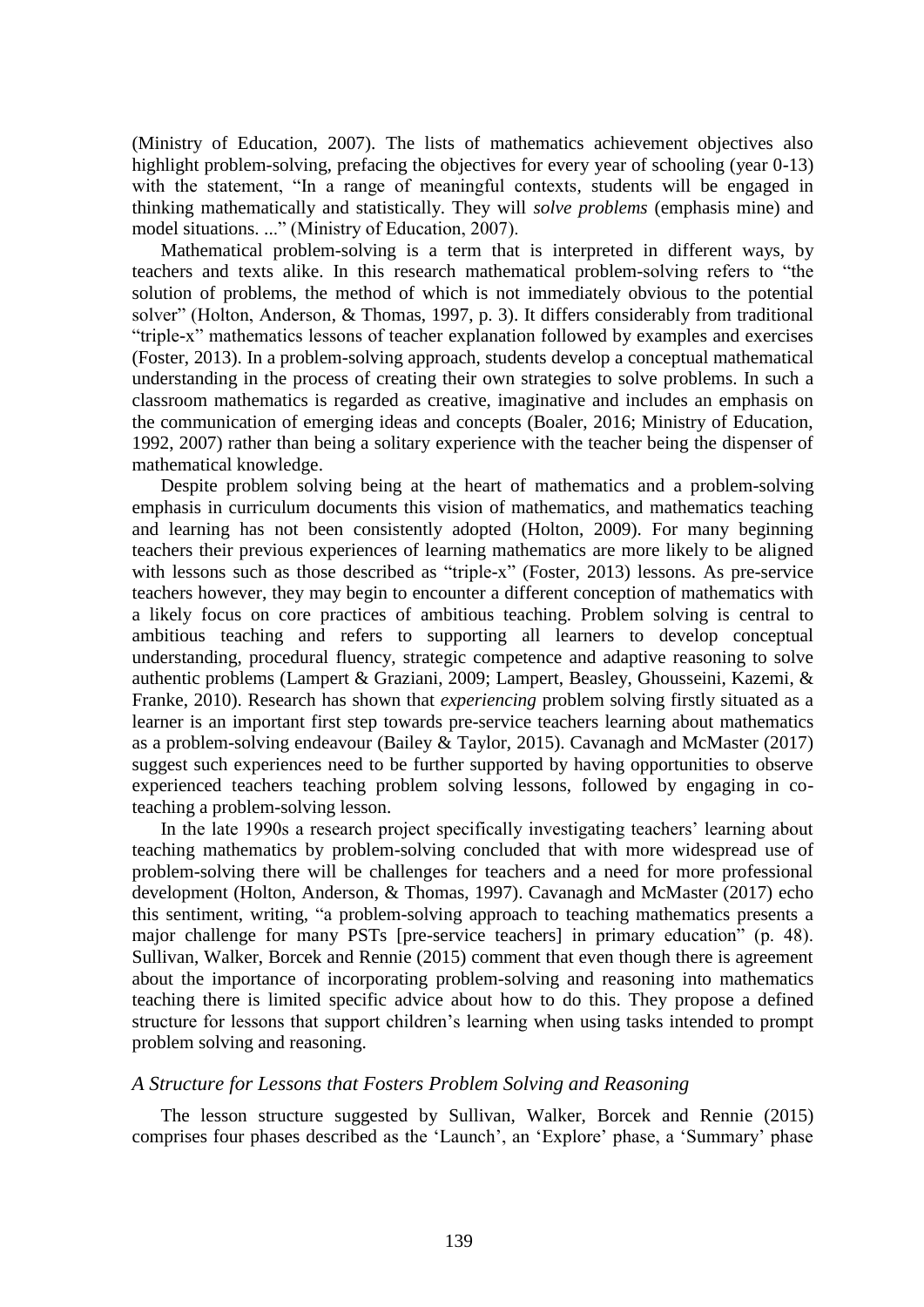followed by a 'Consolidation' phase where additional experiences are posed to consolidate the learning activated by the initial task.

Posing the task is a critical aspect of structuring a problem-solving lesson. Two key tasks are establishing a common language, so the task is interpreted appropriately, and deliberately maintaining the cognitive demands of the task (Sullivan, Walker, Borcek, & Rennie, 2015). During the 'Explore' phase children work individually or in small groups, with the teacher thoughtfully walking around the desks. A key aspect of this phase is the teacher having already anticipated ways that different students might respond to the challenge by pre-planning questions/tasks that differentiate the experience. It is suggested this is done by the provision of enabling prompts and extending prompts. Enabling prompts involve "reducing the number of steps, simplifying the complexity of the numbers, and varying the forms of representation for those students who cannot proceed with the task" (Sullivan, Walker, Borcek, & Rennie, 2015, p. 44). It is important to note that this is done with the explicit intention that the children subsequently return to work on the initial task. Extending prompts are offered to students who "complete the original task quickly which ideally elicit abstraction and generalisation of the solutions" (Sullivan, Walker, Borcek, & Rennie, 2015, p. 44).

In the 'Summary' phase the way student activity on a problem/task is reviewed, including solutions and strategies, needs to be carefully managed. Sullivan, Walker, Borcek and Rennie (2015) in referring to the work of Smith and Stein (2011) describe the key elements as:

Selecting responses for presentation to the class and giving those students some notice that they will be asked to explain what they have done;

Sequencing those responses so that the reporting is cumulative; and

Connecting the various strategies together (p. 45).

The last phase, consolidating the learning, involves posing a task similar in structure and complexity to the original challenging task. Some elements of the original task remain the same while other aspects change to help the learner avoid over generalisation from solutions to one example.

Building on Sullivan, Walker, Borcek and Rennie's (2015) research with teachers who "were a mix of age and experience, although skewed toward being more experienced" (p. 46) this article investigates the use of the lesson structure by beginning teachers. This is one aspect of an ongoing research project following a small group of beginning teachers through their first two years of teaching, with a focus on their learning to incorporate problem-solving within their mathematics programmes.

#### The Context, Data Collection and Analysis

In this qualitative action research project, data were gathered from three beginning teachers who responded to an invitation to be involved in the project at the end of their one-year graduate diploma in primary teacher education. The beginning teachers (hereafter called teachers) were teaching a diverse range of year levels at three different schools. Julia (pseudonyms have been used for all names) was teaching year 0-2 children at a small rural school; Charlotte, year 5-6 children at an urban city school; and Reine, year 7-8 children, at another small rural school.

Action research has an emphasis on the participation and collaboration of all involved in the research. My role has been that of a facilitator of this small group contributing my experience as a mathematics educator and researcher. A facilitator acts as a co-participant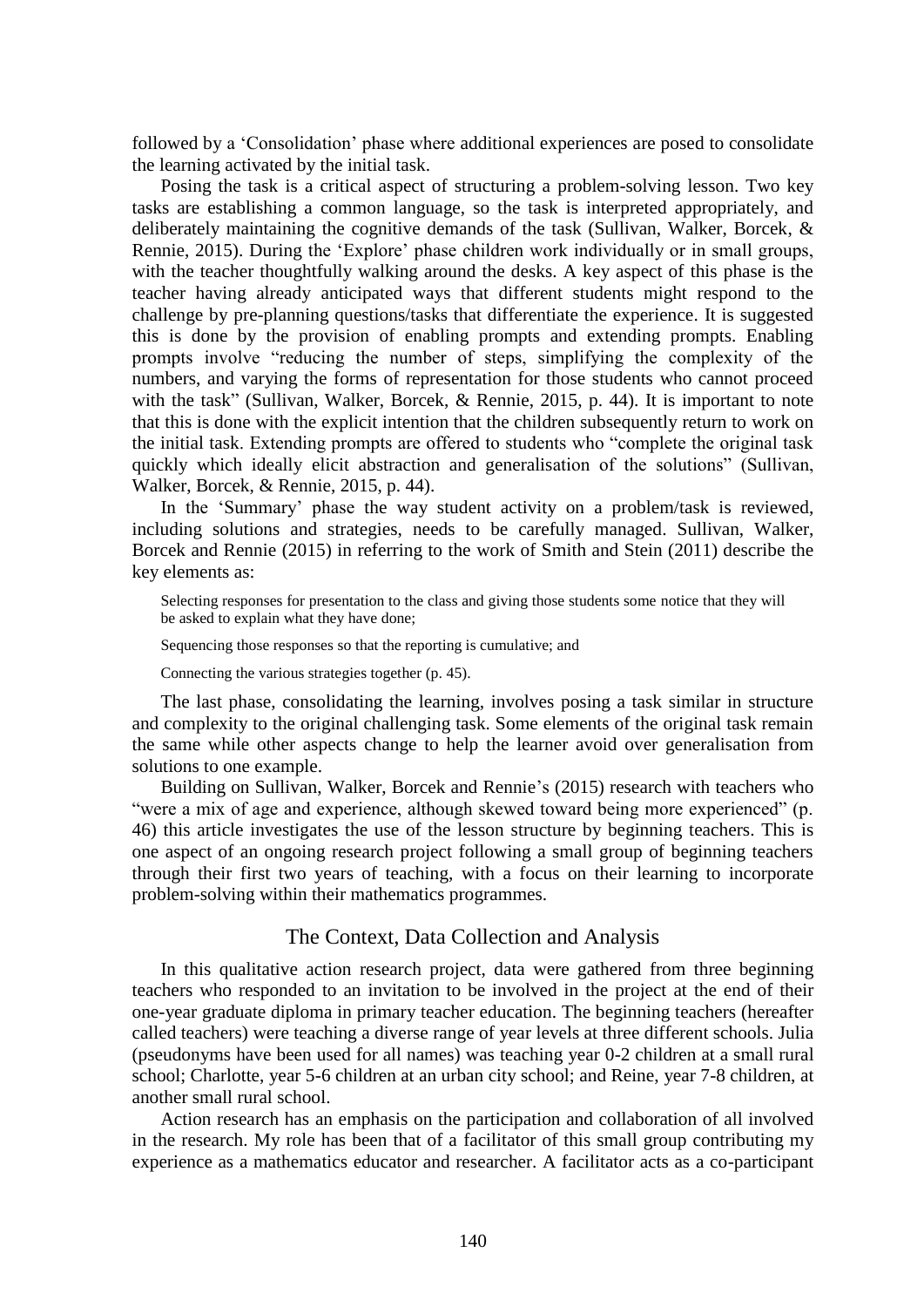within an inclusive network, aiming to improve practice, challenge and reorient thinking, and transform contexts for learning (Locke, Alcorn, & O'Neill, 2013). Congruent with the principles of action research activities and procedures were negotiated throughout the year in a co-constructed, responsive and emerging way as the research evolved.

The first step in the process was a one-and-a-half-hour focus group discussion at the beginning of the year before teaching had begun. The aim of the first discussion was primarily determined by me as facilitator and included inviting the teachers to reflect on problem-solving aspects of the mathematics education paper (completed as part of their teacher education year); brainstorm how they might introduce this approach in their first year of teaching; and identify and plan what actions might be needed to support their trialling of this approach in their first year of teaching. It was agreed during this first focus group discussion that some workshops would be useful to support their learning and reflections. Three of these were subsequently held, each for three hours, at the end of terms one, two and four (the beginning teachers opted for these to be held during school holidays). It was also decided that I would visit and observe the teachers teach a problemsolving lesson in term three. All focus group discussions, workshops, lesson observations were audio-taped and transcribed.

Data from the workshops was analysed using an emergent analytical approach (Strauss & Corbin, 1994; Borko, Liston, & Whitcomb, 2007) as the year of research unfolded. Transcripts were read and re-read with notes taken as particular issues and themes emerged. These notes not only constituted data analysis but also provided direction for subsequent workshops. During the analysis of the first workshop the teachers all expressed concern about catering for the diverse range of learners within their classes. They pondered that it would be useful to have 'extensions' ready to give those children who solved problems more quickly. It also became apparent that they needed to know the problems they were using more thoroughly and understand in more depth how a problem could be planned to cater for a range of children. In response to this finding I searched for a resource that might be helpful to share during the second workshop, and in the process located the article by Sullivan, Walker, Borcek and Rennie (2015). The specifics around sharing ideas from this article, the teachers' responses (during workshops two and three – workshop three was primarily a feedback session about the year, and planning for the next year) and brief reference to observations of all three teaching a problem-solving lesson, constitute the bulk of the data presented below.

## *The Second Workshop*

The professional learning in the second workshop began with a discussion based on the teachers' problem-solving experiences in term two. During the first workshop we had coconstructed a format for a problem-solving session (like that proposed by Sullivan, Walker, Borcek, & Rennie, 2015). During the second workshop I asked the teachers what had worked well, what they found easy and where they encountered challenges. We then discussed the structure for a problem-solving lesson as suggested by Sullivan, Walker, Borcek and Rennie (2015) (referring to a one-page handout constructed by the author based on the four phases described by Sullivan, Walker, Borcek and Rennie (2015)). The teachers then engaged in solving a "river crossing" problem (an algebra problem based on the linear relationship  $y=4x+1$ ) as the author deliberately modelled the sequence of phases suggested by Sullivan et al. (2015). During this experience teachers varied their role between 'being teachers' thinking about the suggested structure in relation to their previous teaching experiences and being in the role of mathematical problem-solvers. After the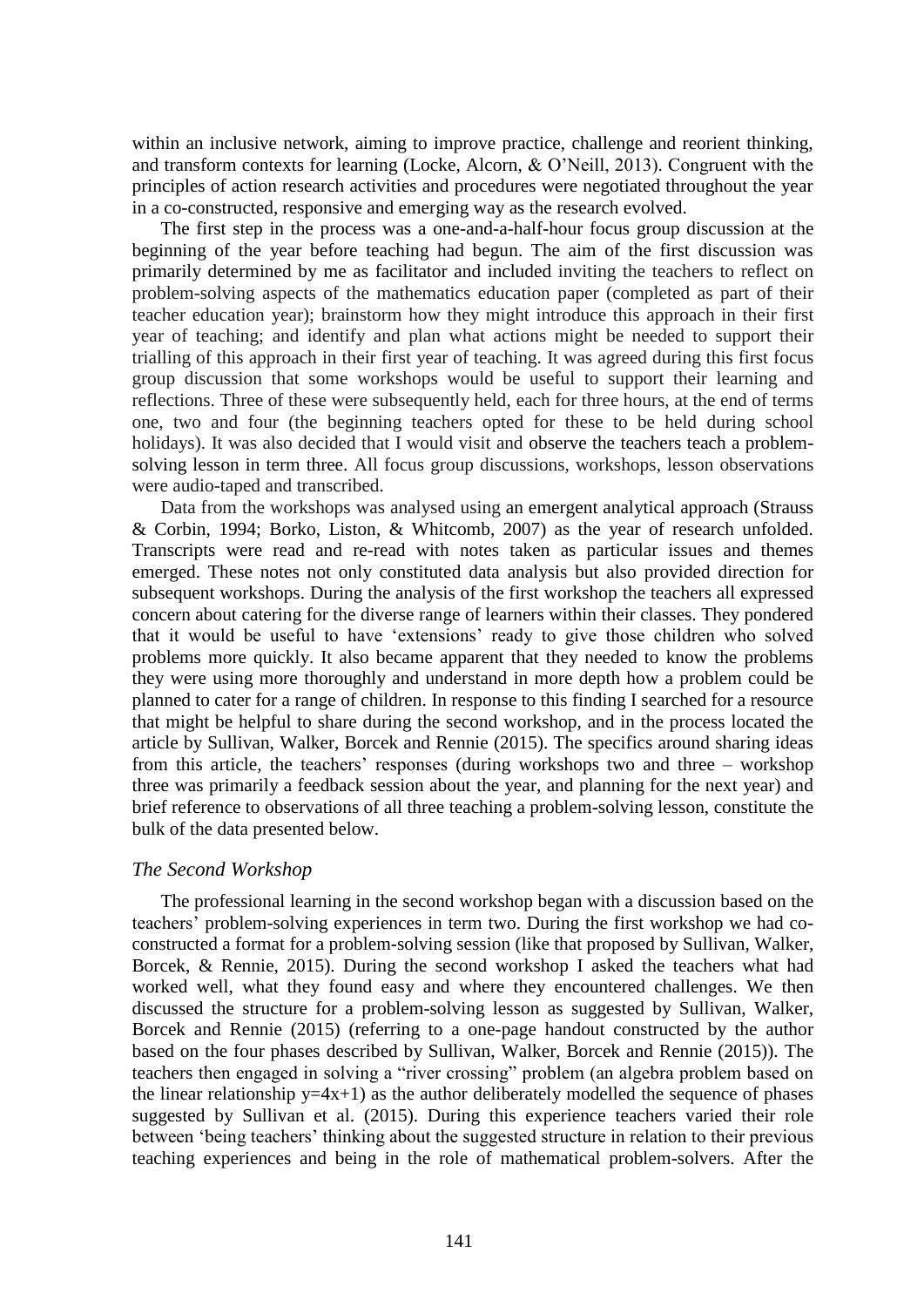"river crossing" problem was solved (with two of the three having begun a consolidation task) time was spent discussing their experience making specific links to each of the four phases. Another one-page handout was provided, giving examples that linked the "river crossing" problem to each of the four phases. At the end of each workshop there was an opportunity for written reflection about what had been learned, and what might be tried during the following term.

### Results and Discussion

An analysis of the discussion from workshops two and three yielded two key findings pertaining to the use of the lesson structure (Sullivan, Walker, Borcek, & Rennie, 2015): the first being that the teachers found the structure helpful for their learning about how they might teach mathematics through problem-solving. The structure, appeared to enable two of the three teachers, Charlotte and Reine, to engage more fully in teaching mathematics through problem solving. Julia had already gained some experience through teaching problem-solving lessons one day a week for most weeks in terms 1 and 2. The second finding was that examining the structure alongside the first-hand experience of solving a problem appeared to engender personal reflection for improving their future practice. All teachers were able to identify what they needed to change to more successfully conduct problem-solving lessons in the future.

#### *Problem-Solving Lesson Structure Helpful*

During the first workshop one of the tasks was co-constructing a 'list' of useful tips for teaching a problem-solving lesson: it was envisaged this could become a 'guide' for teaching mathematics through problem-solving. As the facilitator I envisaged the teachers would contribute ideas based on their problem-solving experiences from term one. Julia had been trialling problem solving lessons approximately once a week. Charlotte and Reine had attempted to use a couple of problems at the beginning of term one and not since then. The compiled 'list' read as follows (NB. The list was co-constructed with ideas contributed by all participants hence some aspects of the list have a range of ideas):

Begin lesson with teacher reading through the problem with whole class.

- Give individual thinking time. Maybe answer, clarify some questions from children about the problem.
- Organise class to work on the problem individually or in pairs or small groups up to 3. If children, choose to work independently it's OK for them to also have 'talkingtime'. Maybe have a table for those who choose to work independently.
- Think carefully about how to visually present the problem. Maybe not too many problems. Maybe have the piece of paper folded in half with the beginning of the problem on the first side, and extension questions on the second.
- Offer equipment but don't be specific, so children are doing thinking from the start. Allow choice.
- Say to children: If you know what to do, go and begin. And then maybe work with those who still have questions (but make sure you don't start solving the problem for them!).
- Group children according to teacher choice OR mixed ability OR might try letting children group themselves.
- Need to teach group behaviour. E.g. Set up expectation that teacher can ask anyone. Shift the focus from the answer.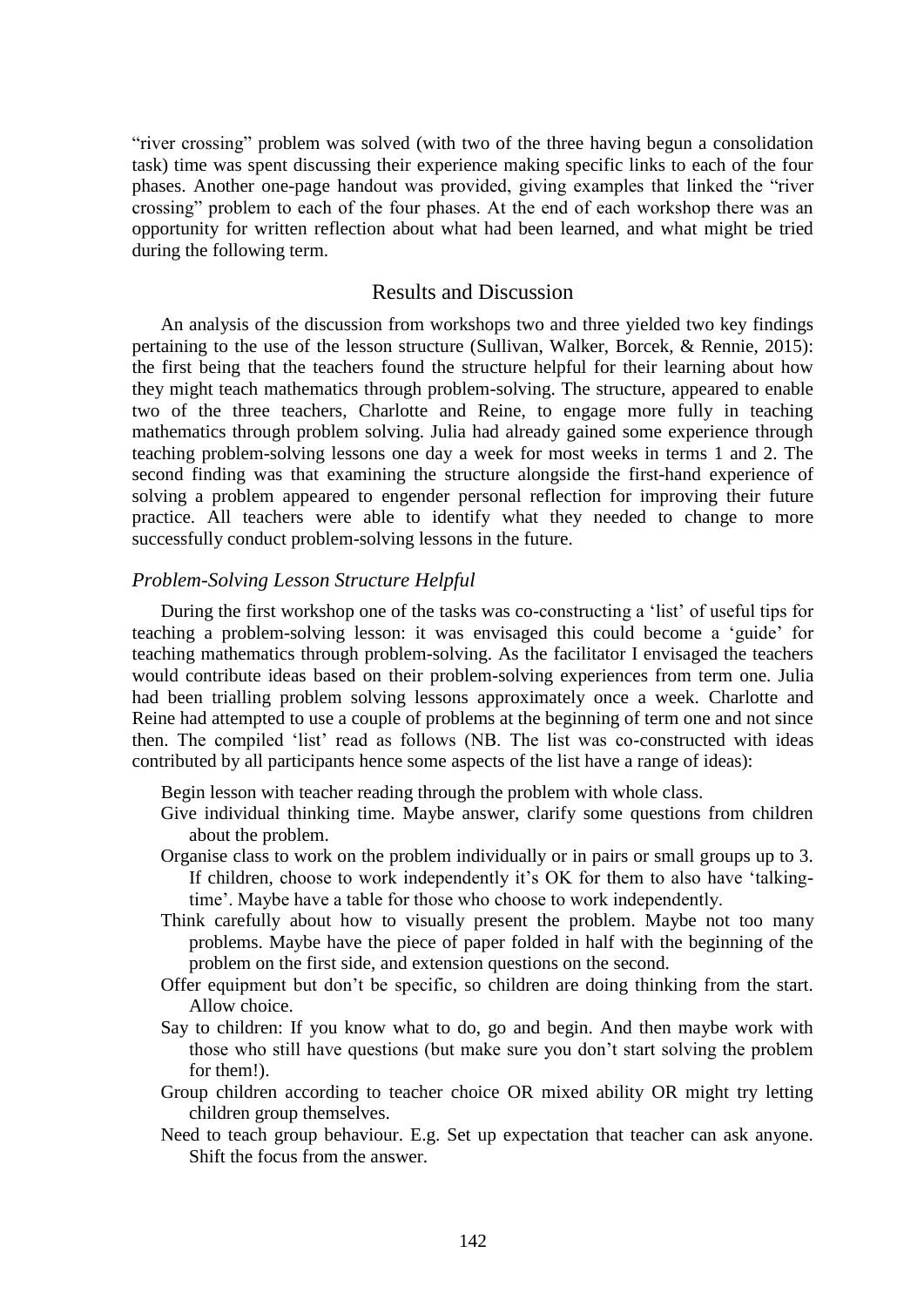Have the same problem for all children and know how to extend the problem. Once children are working, teacher observes the groups, and asks questions.

Monitor groups. Choose when to extend. Check they all really understand the answer. Avoid the temptation to rush on. E.g. have they solved the problem in different ways?

Use scrapbooks and groups record how they solve it.

Whole class feedback. Think, pair, share for older children. Maybe share between two groups. Pick random or pick specific groups/individuals.

It was during the second workshop the structure for a problem-solving lesson proposed by Sullivan, Walker, Borcek and Rennie (2015) was shared, experienced and analysed. Consistent with the finding in Sullivan et al.'s (2015) study that teachers found the lesson structure useful and achievable, these *beginning* teachers experienced likewise. From the beginning of the discussion all were able to make connections to each of the four phases, and even offered some suggestions building on those offered in the article by Sullivan et al. (2015). For example, Reine suggested having a two-stage launch process. He said, "I wonder if it's like two parts – like you just initially clarify words you're not sure of... and then you go a bit deeper after the start ...". Reine was referring to a possible need for further clarification once the children had had an opportunity to work with materials and begin solving the problem. At the end of the second workshop after the teachers had engaged in solving the "River Crossing" problem and analysed their experience against the structure, they were asked what the main thing they had learned was. All of them referred to the structure specifically identifying the enabling and extending prompts as useful.

Reine: That you can give the entire class a problem, you've just got to have a plan, [plus] your enabling and extension prompts.

Charlotte: Yeah, I think the main thing is that using the same one – it's important and it's useful for your whole class to be working on the same thing. And kind of [how] easy it is to have enablers and extenders to make sure that everyone feels successful. And, that approaching it, and how to present it to your class. Yeah.

Julia: … I think around that planning. Yeah ensuring that I plan, and trialling the problem, planning it well so that we've got enabling and extending prompts. But the other thing I'm going to try and make sure I do is how they're recording what they're learning.

During the next term all three teachers were observed teaching a problem-solving lesson. All three lessons delighted the respective teacher, with them noting the prolonged engagement of the children, the resulting learning and being able to cater for all learners with the one problem. In Charlotte's words, "it really worked".

During the final workshop of the year feedback was sought about which aspects of the research throughout the year had been most useful. All three teachers identified the lesson structure proposed by Sullivan, Walker, Borcek & Rennie (2015). Julia said "I think for me, it was talking about what a problem is. And the framework [referring to the lesson structure] of how to present a lesson that way". Reine commented,

I like the framework. So, from start to finish, how you go through that whole lesson. So how you set it up. And then you go through the phases. Then off that I like the, the prompts that we went through…. knowing where, where you could go, if they're like, 'What do I do?' And then like if they get it too easy, then where can you go? So, you've got all these little avenues.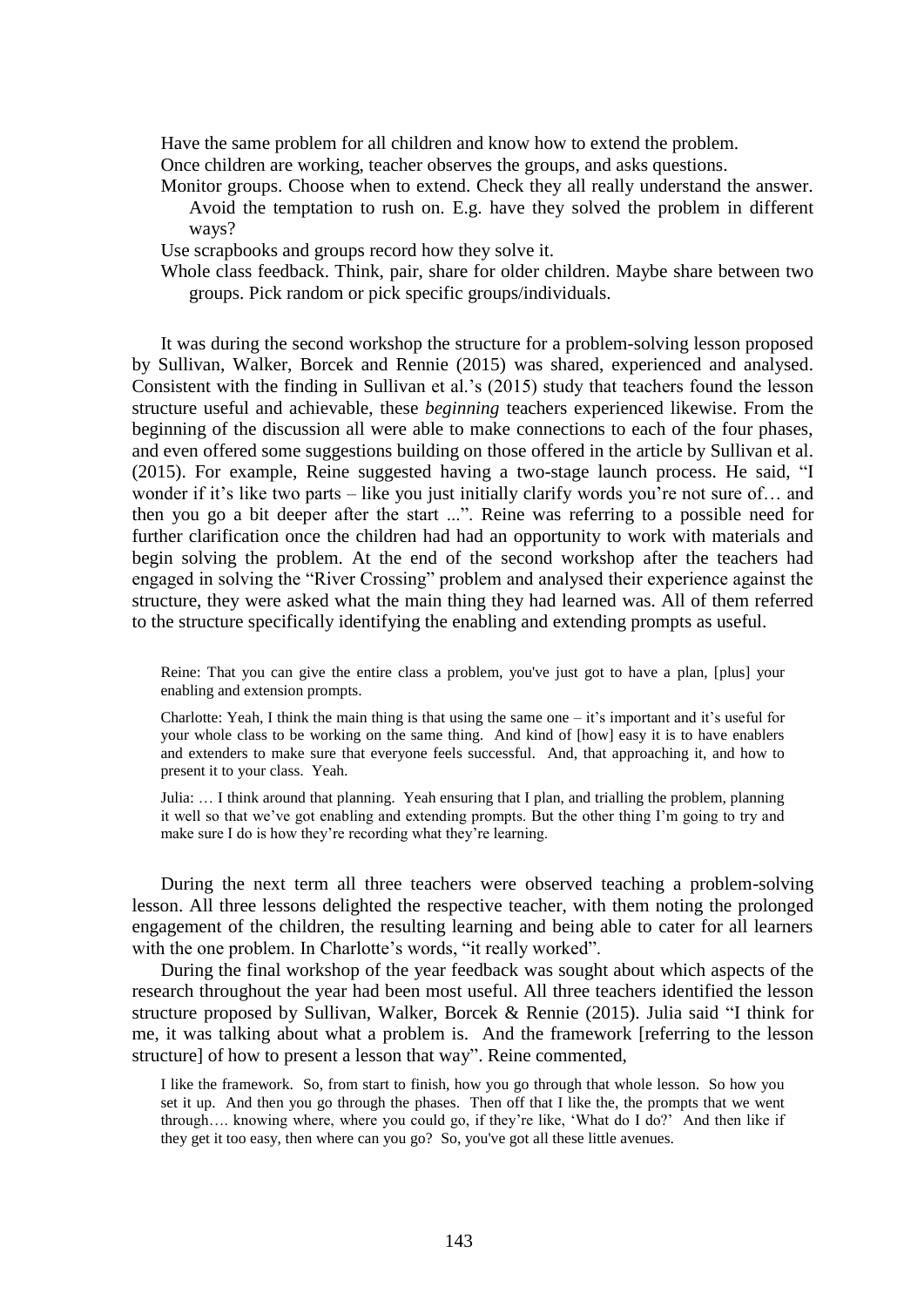#### Charlotte said,

Definitely that the  $-$  like the problem that you've experienced the problem  $-$  that whole like, setting it out. Yeah. And at the start I didn't – I guess I didn't use that very well, or that much. And then that time that you came and observed I planned it that way. And it really helped, and really worked. So, I found that really useful. And I think it was, it was really useful for me and my class. 'Cause they really understood. And just – I think also making sure that you know, yeah, like all the ins and outs of a problem. So where could they go? What do they... What do you need to know? What do they need to know? And all that stuff.

It is interesting to note that during term two (after workshop one where we compiled the 'list') Julia had once again been trialling problem-solving lessons approximately once a week, whereas Charlotte and Reine had not made any further significant attempts. In contrast following the second workshop all three teachers were keen to be observed and to trial the lesson structure they had experienced and analysed. Despite the similarities between the compiled 'list' which all the teachers had contributed to, and the lesson structure, it is possible the defined and focused nature of the four phases in Sullivan, Walker, Borcek & Rennie's lesson structure (2015) was more effective. It is also likely that aligning the lesson structure against the first-hand experience of solving the "River Crossing" problem facilitated more understanding of the lesson structure. During the first workshop we had aligned the generated 'list' against a problem for new entrant children (in an effort to respond to a previous question from Julia who was teaching new entrants). Maybe because the mathematical content did not constitute a genuine 'problem' for the teachers, connections were not made at that initial stage.

### *Identifying Needed Changes in Problem-Solving Teaching Practices*

Examining the lesson structure alongside a first-hand experience of solving a problem also enabled all three teachers to reflect on and identify what aspects of their practice they needed to change to more successfully conduct problem-solving lessons. Charlotte explained that she had previously not known how to extend the problems, explaining,

I think that's what I'm kind of missing out is the... Like these kind of extensions, write it down as a general equation, write it as an equation. You know? Like I think I'm skipping that, 'cause they go, 'Oh yeah, but it's this many trips.' But then the generalising and the recording of it....

Julia realised that she had probably been under-planning. She said, "I feel like at times I've been underprepared with the problems I've used. Like I haven't spent enough time thinking about – or tried it, or spent any time thinking about what the kids might do with it". Reine agreed commenting that, "yeah sometimes I just print it all out the morning before". This is an important learning for these teachers, given Sullivan, Walker, Borcek and Rennie's (2015) similar finding that teachers who are more successful in terms of improvement in students' responses are those who did the task/problems before the lessons. It seems likely that being able to utilise the lesson structure to reflect on their current practice has potential for improving the teachers' future practice.

#### Summary

Given this is a small study care needs to be taken with making claims and generalising. However, it appears that for at least this small group of beginning teachers, providing and analysing the lesson structure (Sullivan, Walker, Borcek, & Rennie, 2015) in conjunction with a genuine problem-solving experience facilitated their learning. This finding has implications for teacher educators in that beginning teachers need to not only have first